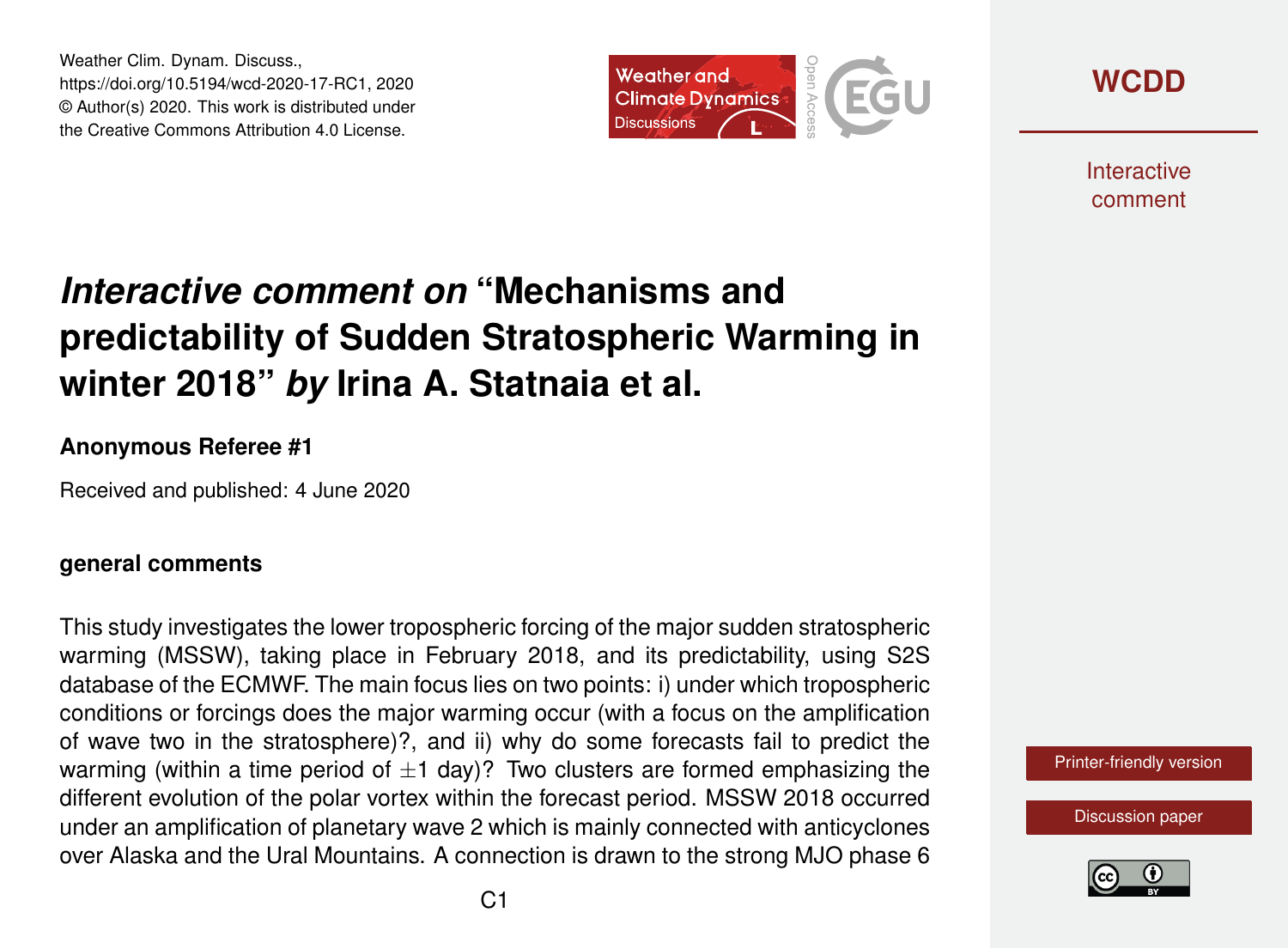roughly two weeks before the onset. The anticyclone over the Ural mountains evolves and maintains under the forcing of wave trains modified by the strong MJO phase. This scale interaction starting to diverge within the ensemble over the North Atlantic sector. It is suggested that the missing MJO response towards the Northern Hemisphere and the modification of the synoptic scale wave trains is likely the cause.

The paper is well written and clearly structured. It is the starting point to investigate which kind of processes belong to a systematic model bias and which are due to internal variability putting forward the S2S prediction system. Therefore I think the paper is worth for publishing after the authors have addressed the specific points below.

#### **specific comments**

#### *Data and Methods*

- Which resolution (spatial and temporal) is used for the ECMWF ensemble forecast?
- Were the data evaluated on 12-hourly basis or daily mean basis?
- Geopotential height anomalies are calculated with respect to different time periods for ERA-Interim (1980-2010) and forecast ensemble (hindcasts: 1997-2017). Could we expect different anomalies only due to the different time periods? Have trends been removed?
- Wave activity flux calculations can be used for different time scales spanning from e.g. 10 years down to 5-day mean averages. The investigated "quasi-stationary waves" changes under different temporal averaging. Which kind of temporal averaging is used for defining the prime quantities in the WAF calculations?

**Interactive** comment

[Printer-friendly version](https://wcd.copernicus.org/preprints/wcd-2020-17/wcd-2020-17-RC1-print.pdf)

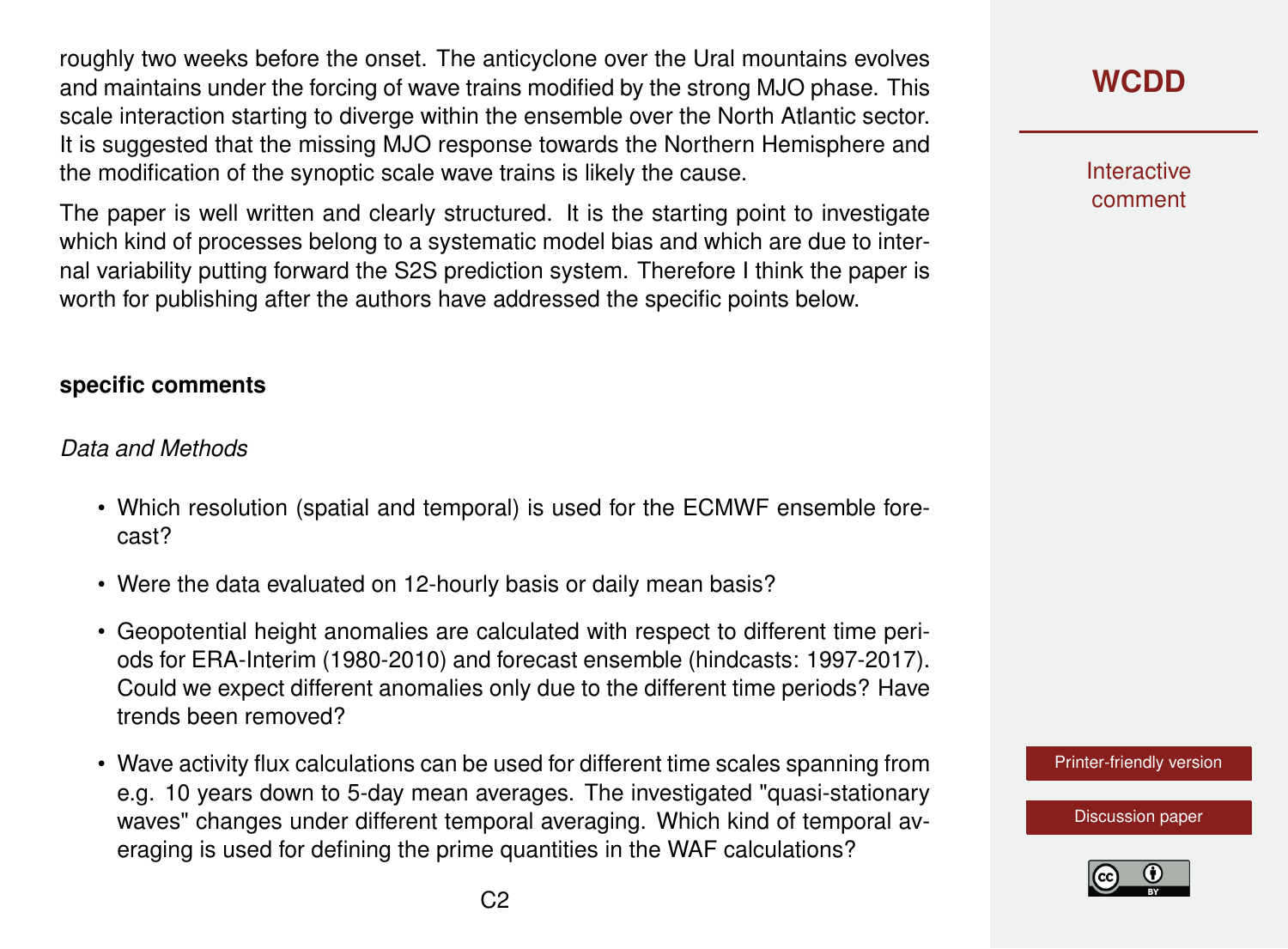• The MJO phase space is obtained by an EOF analysis of the combined fields. Long time scales should be filtered out before the index is calculated. Is a temporal filter applied to the forecast data for calculating the MJO index based on anomalies? Is it necessary for 46-day forecasts?

#### *Stratospheric forecasts*

- line 141: The fluctuations of the easterlies after the MSSW onset are very interesting. Are these fluctuations a result of the vascillation cycles (Holton and Mass, 1976)? The ensemble members do not capture these vascillations? Is the tropospheric forcing maybe not steady within the ensemble in contrast to ERA-In?
- line 199-203: Figure 5 shows forecast spread at 50 hPa? Why is 50 hPa selected instead of 10 hPa (Figures before)?
- Fig. 5 and Fig.6 show ensemble spread at 50 hPa and as a cross section at 50◦N, respectively. The ensemble spread is in Fig.5c above 0.3 at 50◦N at 50 hPa. Why is this not visible in Fig.6c?
- In Fig. 6 the ensemble spread is gradually decreasing with height and remains below 0.1 above 150 hPa for the selected 3 dates. Why is the ensemble spread decreasing with height and remains low even if the forecast time proceeds?

### *Tropospheric waves*

• Figure 9 shows the temporal evolution of the geopotential height at 250 hPa and the squared meridional wind component at the same level. Would a Hovmöller plot of the sqared meridional wind component averaged between 40◦N-65◦N enhance the visibility of the wave trains (like e.g. Glatt et al., 2011)? The usage of the square of anomalous meridional wind provides an alternative (e.g. Chang, 1993).

**Interactive** comment

[Printer-friendly version](https://wcd.copernicus.org/preprints/wcd-2020-17/wcd-2020-17-RC1-print.pdf)